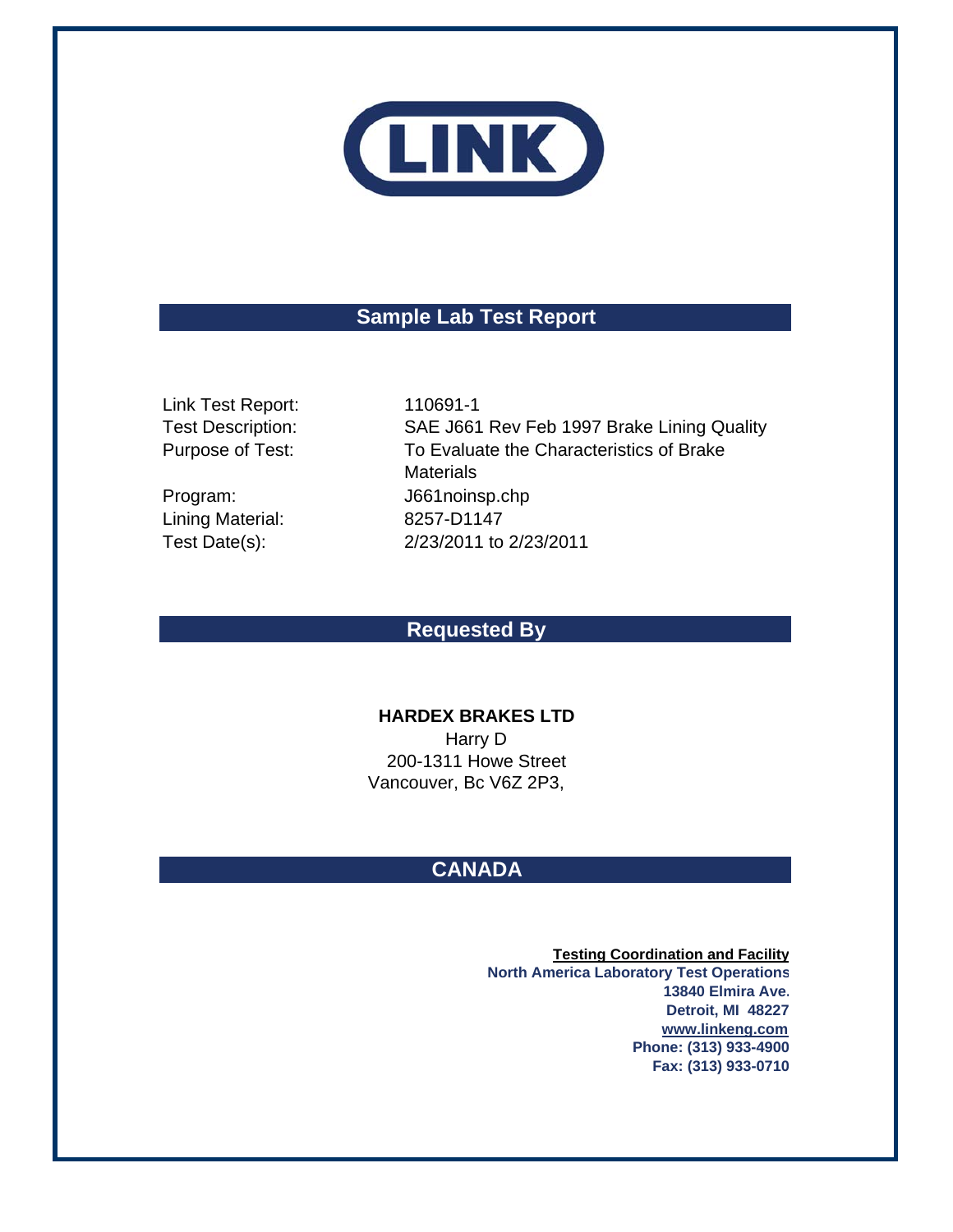Test Number 110691-1



# **SAE J661 Rev Feb 1997 Brake Lining Quality Test**

| <b>Test Information</b>            |                          |                        |
|------------------------------------|--------------------------|------------------------|
| <b>Customer Name</b>               | <b>Hardex Brakes Ltd</b> |                        |
| Requestor                          | Harry D                  |                        |
| <b>Test Procedure</b>              | <b>SAE J661</b>          |                        |
| <b>Program Number</b>              | J661noinsp.chp           |                        |
| <b>Test Coordinator</b>            | FOREN, TODD              |                        |
| <b>Test Equipment</b>              |                          | Chase Machine 0013     |
| <b>Test Dates</b>                  |                          | 2/23/2011 to 2/23/2011 |
| Datalogger                         | v1.0.10                  |                        |
| <b>Template Version</b>            | 2.00                     |                        |
|                                    |                          |                        |
| <b>Setup Details</b>               |                          |                        |
| <b>Sample Material</b>             | 8257-D1147               |                        |
| <b>Sample Size</b>                 | 1" X 1"                  |                        |
| Sample Manufacturer                | <b>Hardex Brakes Ltd</b> |                        |
| <b>Test Pressure</b>               | 150 psi                  |                        |
|                                    |                          |                        |
|                                    |                          |                        |
| <b>Sample Test Summary</b>         |                          |                        |
| <b>Normal Friction Coefficient</b> | 0.458                    | Pass                   |
| <b>Normal Friction Class</b>       | G                        |                        |
| <b>Hot Friction Coefficient</b>    | 0.426                    | Pass                   |
| <b>Hot Friction Class</b>          | F                        |                        |
| <b>Minimum Bold Coefficient</b>    | 0.423                    | Pass                   |
| <b>Max Variation Below Average</b> | 0.000                    | Pass                   |
| Max % Variation for Bold Readings  | $0\%$                    | Pass                   |
|                                    |                          |                        |
|                                    |                          |                        |
|                                    |                          |                        |
|                                    |                          |                        |
| Pass / Fail                        | <b>Pass</b>              |                        |
|                                    |                          |                        |

**Comments:**

| <b>Created by:</b>  | <b>Todd Foren</b><br>$(313)$ 933-4900 | Title | <b>Test Engineer</b> | <b>Date</b> | 2/24/2011 |
|---------------------|---------------------------------------|-------|----------------------|-------------|-----------|
| <b>Reviewed by:</b> | <b>Todd Foren</b><br>$(313)$ 933-4900 | Title | <b>Test Engineer</b> | <b>Date</b> | 2/24/2011 |

Data applicable to the materials tested. **Valid if signed by the test engineer.** Report can be copied in full. Bilateral uncertainty of measurements 0.63% of FS. Coverage factor of 2. Confidence of 95%. Details available upon request.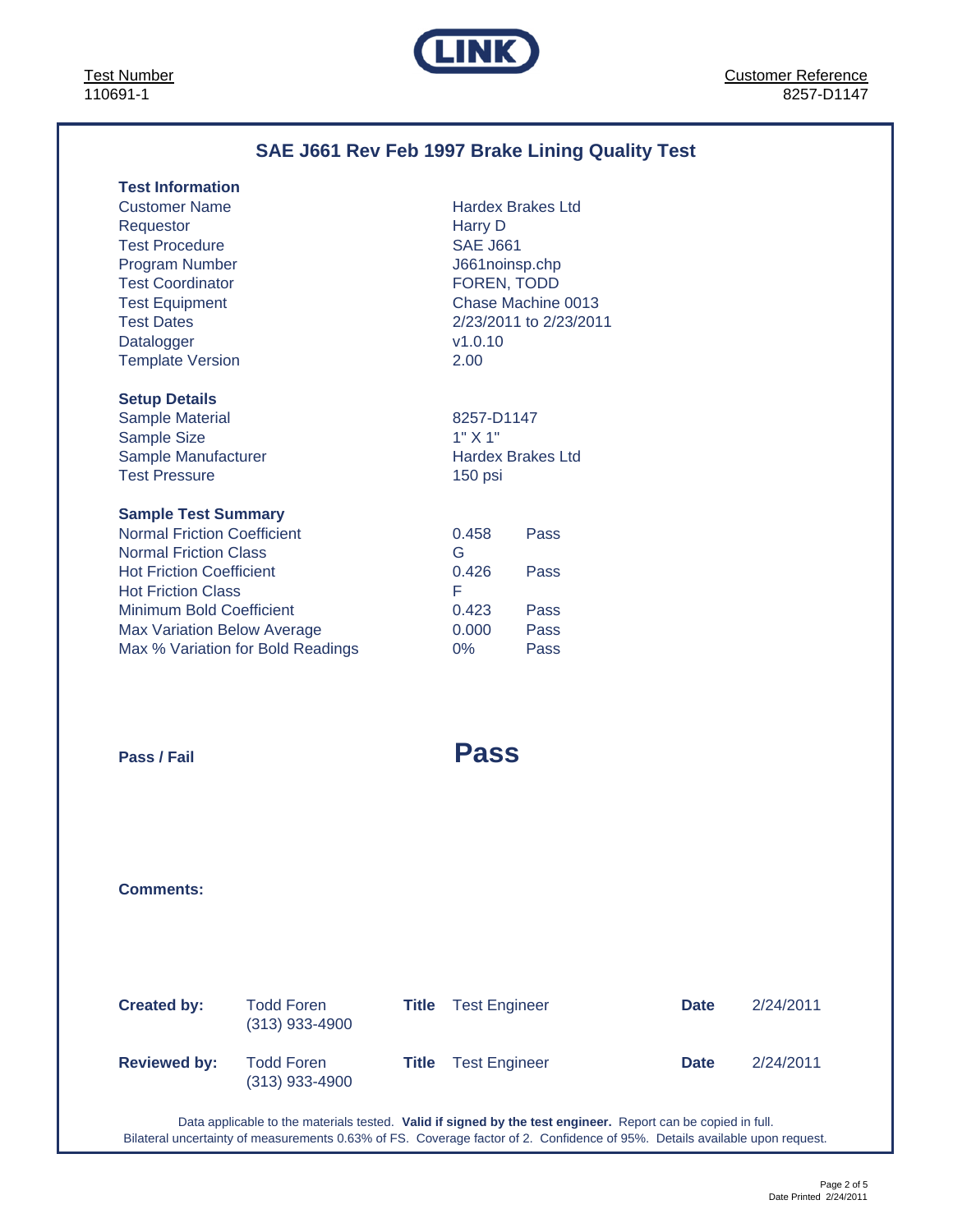

Customer Reference 8257-D1147

|                                                                                | Sample 1<br>110691-B1                                                                     | Sample 2            | <b>Test Number</b><br>Sample 3      | Sample 4 | Sample 5 |                                                                                          | Manufacturer<br><b>HARDEX BRAKES</b>                                                      |                                                                                                                                                  |        |
|--------------------------------------------------------------------------------|-------------------------------------------------------------------------------------------|---------------------|-------------------------------------|----------|----------|------------------------------------------------------------------------------------------|-------------------------------------------------------------------------------------------|--------------------------------------------------------------------------------------------------------------------------------------------------|--------|
| Application<br>1<br>20                                                         | Sample 1<br>0.388<br>0.426                                                                | Sample 2            | <b>Initial Baseline</b><br>Sample 3 | Sample 4 | Sample 5 |                                                                                          | Material<br>8257-D1147                                                                    |                                                                                                                                                  |        |
| Temp (F)<br>200<br>500<br>(or Temp @ 10min)                                    | Sample 1<br>0.437<br>0.415                                                                | Sample 2            | <b>First Fade</b><br>Sample 3       | Sample 4 | Sample 5 |                                                                                          | Normal<br>Hot                                                                             | 0.458<br>0.426                                                                                                                                   | G<br>F |
| Temp (F)<br>500<br>400<br>300<br>200                                           | Sample 1<br>0.398<br>0.423<br>0.424<br>0.456                                              | Sample 2            | <b>First Recovery</b><br>Sample 3   | Sample 4 | Sample 5 | Average<br>0.398<br>0.423<br>0.424<br>0.456                                              |                                                                                           | Norm/Hot<br>Hot<br>Hot                                                                                                                           |        |
| Application<br>1<br>100                                                        | Sample 1<br>0.435<br>0.437                                                                | Sample 2            | Wear<br>Sample 3                    | Sample 4 | Sample 5 |                                                                                          |                                                                                           |                                                                                                                                                  |        |
| Temp (F)<br>200<br>250<br>300<br>350<br>400<br>450<br>500<br>550<br>600<br>650 | Sample 1<br>0.468<br>0.469<br>0.457<br>0.449<br>0.446<br>0.451<br>0.432<br>0.423<br>0.413 | Sample <sub>2</sub> | <b>Second Fade</b><br>Sample 3      | Sample 4 | Sample 5 | Average<br>0.468<br>0.469<br>0.457<br>0.449<br>0.446<br>0.451<br>0.432<br>0.423<br>0.413 | Max Var.<br>0.000<br>0.000<br>0.000<br>0.000<br>0.000<br>0.000<br>0.000<br>0.000<br>0.000 | < Average Norm/Hot % Var<br><b>Normal</b><br><b>Normal</b><br><b>Normal</b><br><b>Normal</b><br><b>Normal</b><br>Hot<br>Hot<br>Hot<br>Hot<br>Hot |        |
| (or Temp @ 10min)<br>Temp (F)<br>600<br>500<br>400<br>300<br>200               | Sample 1<br>0.384<br>0.404<br>0.419<br>0.441<br>0.441                                     | Sample 2            | <b>Second Recovery</b><br>Sample 3  | Sample 4 | Sample 5 | Average<br>0.384<br>0.404<br>0.419<br>0.441<br>0.441                                     | Max Var.<br>0.000<br>0.000<br>0.000<br>0.000<br>0.000                                     | < Average Norm/Hot % Var<br>Hot<br>Hot<br>Hot                                                                                                    |        |
| Application<br>1<br>20                                                         | Sample 1<br>0.465<br>0.468                                                                | Sample 2            | <b>Final Baseline</b><br>Sample 3   | Sample 4 | Sample 5 |                                                                                          |                                                                                           |                                                                                                                                                  |        |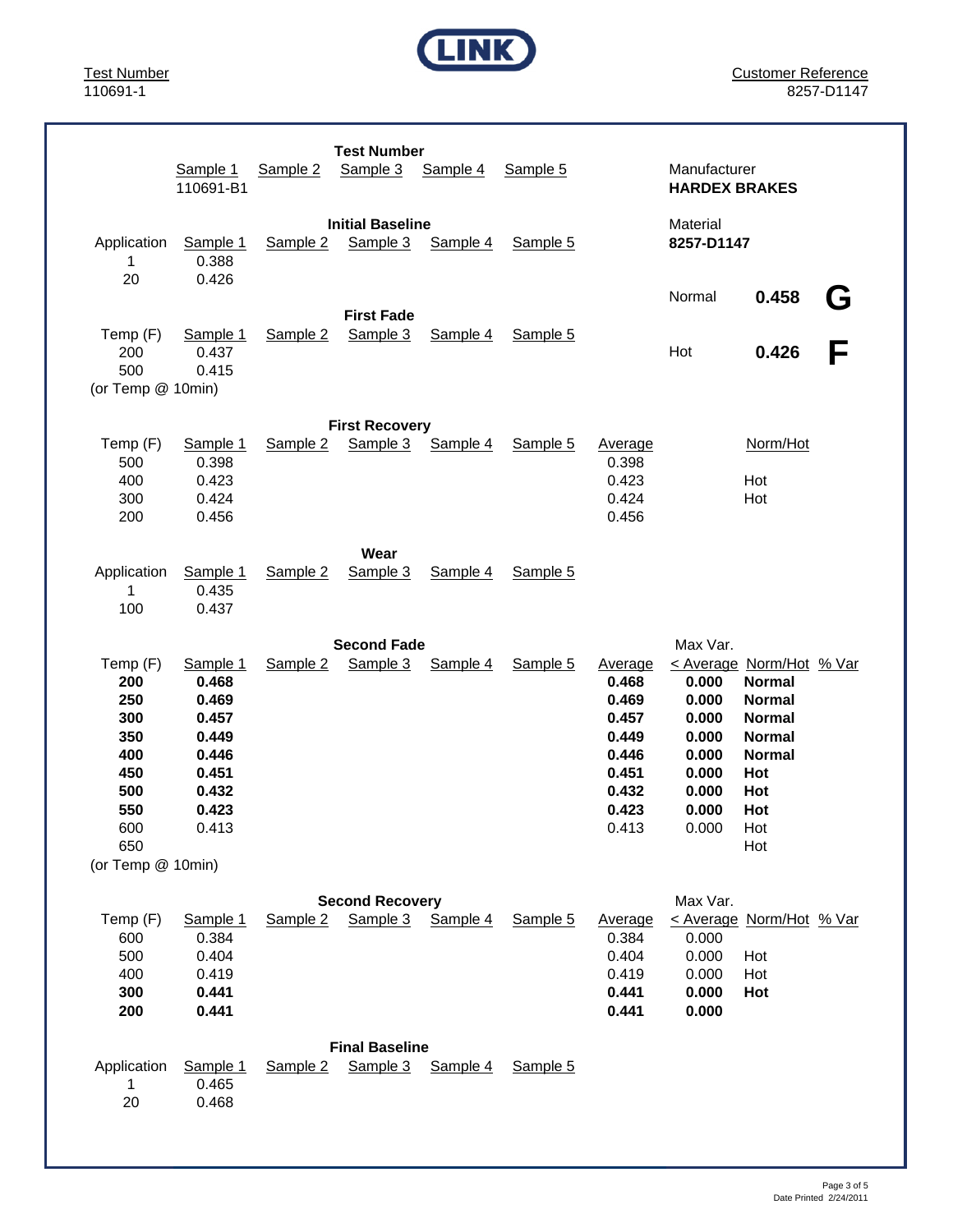

| Manufacturer: HARDEX BRAKES<br>Material: 8257-D1147 | Normal | 0.458 | G | 2/23/2011<br>110691-B1 |
|-----------------------------------------------------|--------|-------|---|------------------------|
| Test Pressure: 150 psi                              | Hot    | 0.426 |   | Sample 1 of 1          |

**Wear**

| .              |         |                    |       |    |               |             |  |  |  |
|----------------|---------|--------------------|-------|----|---------------|-------------|--|--|--|
|                | Initial | Final <sub>1</sub> | Loss  |    | Specific Wear |             |  |  |  |
| Weight (gr)    | .128    | 10.921             | J.207 | 2% | .39E-03       | ar/hp-hr    |  |  |  |
| Thickness (in) | 0.241   | 0.236              | 0.005 | 2% | 3.36E-05      | $in3/hp-hr$ |  |  |  |

Event Force (lb) | u Force (lb) | u **Baseline** Initial | Final

| ---- | $\sim$ |       | $\sim$ |       |    | $\checkmark$ |       |
|------|--------|-------|--------|-------|----|--------------|-------|
|      | 59     | 0.388 | 69     | 0.465 | 10 | 62           | 0.409 |
|      | 61     | 0.399 | 70     | 0.477 | 20 | 62           | 0.410 |
| 10   | 62     | 0.413 | ⇁      | 0.470 | 30 | 64           | 0.425 |
| 15   | 64     | 0.420 | –      | 0.470 | 40 | 66           | 0.434 |
| 20   | 64     | 0.426 | - 1    | 0.468 | 50 | 64           | 0.432 |

| Wear  |            |       |  |  |  |  |  |  |
|-------|------------|-------|--|--|--|--|--|--|
| Event | Force (lb) | u     |  |  |  |  |  |  |
|       | 66         | 0.435 |  |  |  |  |  |  |
| 10    | 62         | 0.409 |  |  |  |  |  |  |
| 20    | 62         | 0.410 |  |  |  |  |  |  |
| 30    | 64         | 0.425 |  |  |  |  |  |  |
| 40    | 66         | 0.434 |  |  |  |  |  |  |
| 50    | 64         | 0.432 |  |  |  |  |  |  |
| 60    | 65         | 0.428 |  |  |  |  |  |  |
| 70    | 65         | 0.439 |  |  |  |  |  |  |
| 80    | 67         | 0.449 |  |  |  |  |  |  |
| 90    | 66         | 0.439 |  |  |  |  |  |  |
| 100   | 65         | 0.437 |  |  |  |  |  |  |

| Time (sec) | Force (lb) | μ     | Temp (°F) | Time (s |
|------------|------------|-------|-----------|---------|
| 0          | 65         | 0.437 | 231       | 0       |
| 30         | 66         | 0.433 | 266       | 30      |
| 60         | 71         | 0.473 | 317       | 60      |
| 90         | 72         | 0.477 | 357       | 90      |
| 120        | 75         | 0.495 | 398       | 120     |
| 150        | 71         | 0.468 | 443       | 150     |
| 180        | 65         | 0.431 | 477       | 180     |
| 210        | 62         | 0.405 | 507       | 210     |
| 240        | 60         | 0.399 | 540       | 240     |
| 270        |            |       |           | 270     |
| 300        |            |       |           | 300     |
| 330        |            |       |           | 330     |
| 360        |            |       |           | 360     |
| 390        |            |       |           | 390     |
| 420        |            |       |           | 420     |
| 450        |            |       |           | 450     |
| 480        |            |       |           | 480     |
| 510        |            |       |           | 510     |
| 540        |            |       |           | 540     |
| 570        |            |       |           | 570     |
| 600        |            |       |           | 600     |

| Event | Force (lb) |       | Temp (°F) |
|-------|------------|-------|-----------|
|       | 62         | 0.398 | 499       |
|       | 62         | 0.423 |           |
|       | 61         | 0.424 | 301       |
|       |            | 0.456 | つへつ       |

#### **Second Fade**

| Time (sec) | Force (lb) | $\mu$ | Temp $(^{\circ}F)$ |
|------------|------------|-------|--------------------|
| 0          | 65         | 0.437 | 231                |
| 30         | 66         | 0.433 | 266                |
| 60         | 71         | 0.473 | 317                |
| 90         | 72         | 0.477 | 357                |
| 120        | 75         | 0.495 | 398                |
| 150        | 71         | 0.468 | 443                |
| 180        | 65         | 0.431 | 477                |
| 210        | 62         | 0.405 | 507                |
| 240        | 60         | 0.399 | 540                |
| 270        |            |       |                    |
| 300        |            |       |                    |
| 330        |            |       |                    |
| 360        |            |       |                    |
| 390        |            |       |                    |
| 420        |            |       |                    |
| 450        |            |       |                    |
| 480        |            |       |                    |
| 510        |            |       |                    |
| 540        |            |       |                    |
| 570        |            |       |                    |
| 600        |            |       |                    |

#### **First Recovery Community Community Second Recovery**

| Event | Force (lb) |       | Temp (°F) | Event | Force (lb) |       | (°F)<br>Temp |
|-------|------------|-------|-----------|-------|------------|-------|--------------|
|       | 62         | 0.398 | 499       |       | 61         | 0.384 | 599          |
|       | 62         | 0.423 | 400       |       | 60         | 0.404 | 499          |
|       | 61         | 0.424 | 301       |       | 62         | 0.419 | 400          |
|       | 67         | 0.456 | 202       |       | 65         | 0.441 | 301          |
|       |            |       |           |       | 65         | 0.441 | 202          |